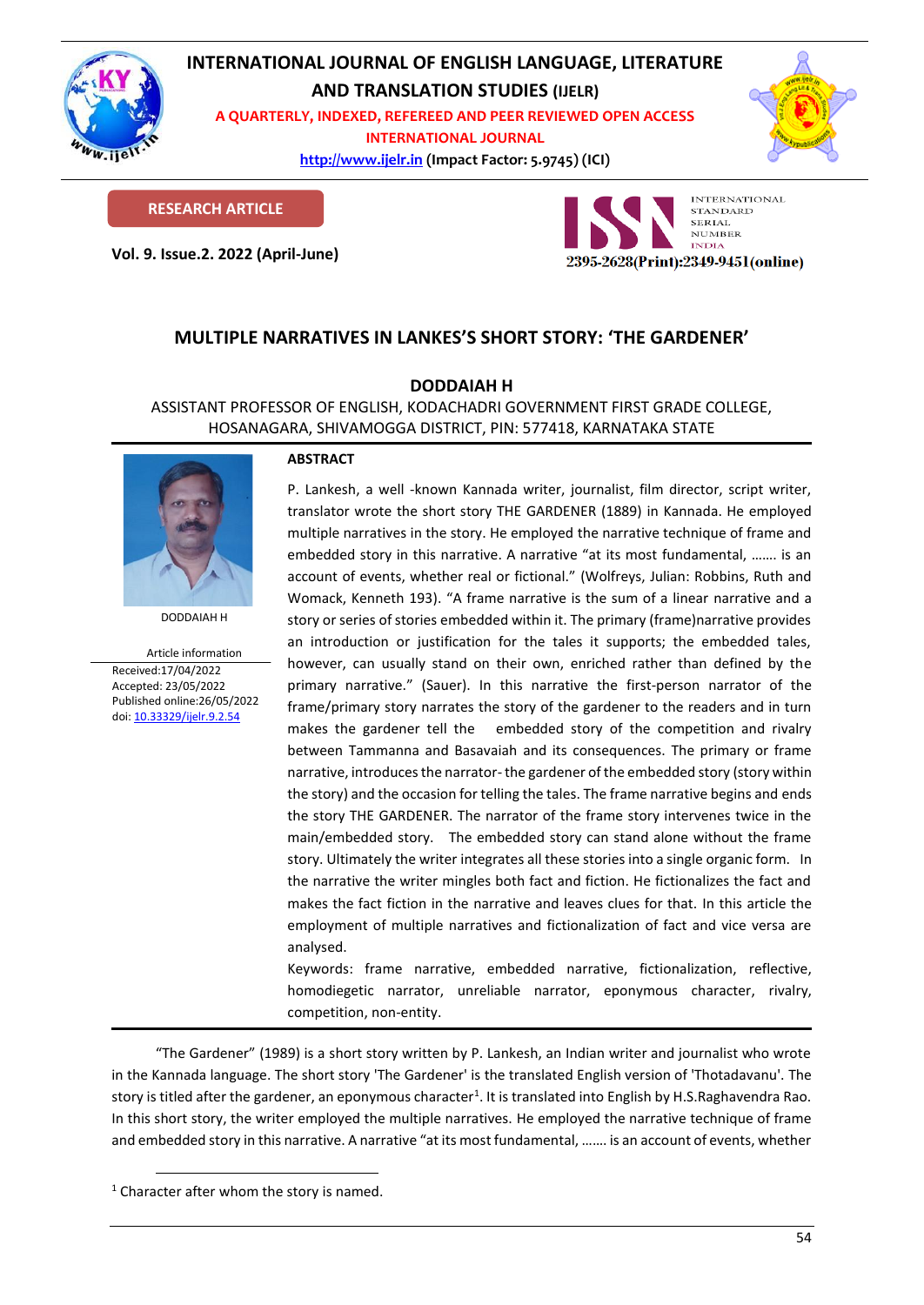real or fictional." (Wolfreys, Julian: Robbins, Ruth and Womack, Kenneth 70). It is a textual form of the story or events. "A frame narrative which is also called prime narrative is the sum of a linear narrative and a story or series of stories embedded<sup>2</sup> within it. The primary (frame)narrative provides an introduction or justification for the tales it supports; the embedded tales, however, can usually stand on their own, enriched rather than defined by the primary narrative." (Sauer 193) Geoffrey Chaucer's *The Canterbury Tales***,** perhaps the most famous of all English frame narratives, begins with a prologue which introduces each of a group of pilgrims on their way to Canterbury. In this narrative the first person narrator of the frame or primary story narrates the story of the gardener to the readers and in turn makes the gardener tell the embedded story of the competition and rivalry between Tamanna and Basavaiah and its consequences. The embedded story of Tammanna and Basavaiah stands on its own. The primary or frame narrative, introduces the narrator- the gardener of the embedded story (story within the story) and the occasion for telling the tales. The frame narrative begins and ends the story THE GARDENER. The frame story took its shape in the mind of the narrator in a flash. The embedded story took its shape in the mind of its narrator when Russia told America that she was not the enemy of America and would not wage war against it. The embedded story is set in the second half of the twentieth century which is confirmed by the reference of the rivalry between Russia and America. It takes place one evening in the garden at a place called Channarayapatna in Malnad region of Karnataka. The trees, the well and sun setting picture confirm it.

The first person narrator of the frame story says he conceived the frame story in a flash and gives it a dream quality. It has its genesis in his chance encounter with an old man standing near a coconut grove near Channarayapatna, a real town in Malnad region of Karnataka. He gives details of his personality. He introduces the old man through direct description of what he looks like, his attitude, behaviour etc. The old man's eyes were suffused with strange memories and native intelligence. He a was tall figure with grey hair, a long beak nose and strong muscular arms. In one hand he was holding a spade used to tend coconut trees. He had tucked a newspaper under his another arm. The spade and newspaper indicate that he is both a hard worker and intelligent. He was a labourer, overseer and philosopher, all rolled into one.

He came to the garden from a far off place, his native, after walking hundreds of miles. His identity and his native are kept in suspense till the end of the embedded story. The owner of the garden/plantation needed a person exactly like him. The owner and the old man had a talk and the man was employed as the gardener. He was really useful to the owner. He was well-versed in agriculture and could understand the problems of the workers also. He put an end to petty thefts in the garden. The plantation which was merely ten acres grew/ expanded beyond imagination. The income of the garden improved dramatically under his care. It brought a perceptible change in the life style of the owner. The owner became lethargic and shied away from hard work. His wealth and social prestige rose higher. He acquired a number of friends in his village and many in the next town also. Though he had little to do his life was crowded with colourful events. But he cultivated vices like adultery and many others lately. It worried his wife a lot. She found it strange and hard to decide whether the old man's arrival was for the better or for the worse because though the family income increased and the size of the farm expanded their life was going out of their hand. She was in a fix. The gardener guessed that her husband's misconduct had given her the worries. Therefore, he decided to narrate his own story and tried to caution her about strange human nature and behaviour. The gardener met her that day evening at the garden and behaved as if he read her mind and knew her plight. He offered her a tender coconut with a smile and sat on the embankment of the well. She sat next to him since she had no alternative other than listening to his explanation and solution to her problem. Then the old man began his narrative, the embedded story.

The frame narrator intervenes twice in the embedded story. 1."After proceeding this far, the old man started fumbling for words as though he had committed a mistake. She was listening. She felt like going away, saying "All this is none of my concern." However, unwilling to hurt the old man, she continued to sit quietly. The old man went on. "No, his name was not Sangoji, it was Basavaiah." He expressed his amazement at how facts take on such varied guises when they are narrated as fiction." (Committee 61) He makes the reader remember

 $2$  An embedded narrative is a story within the story.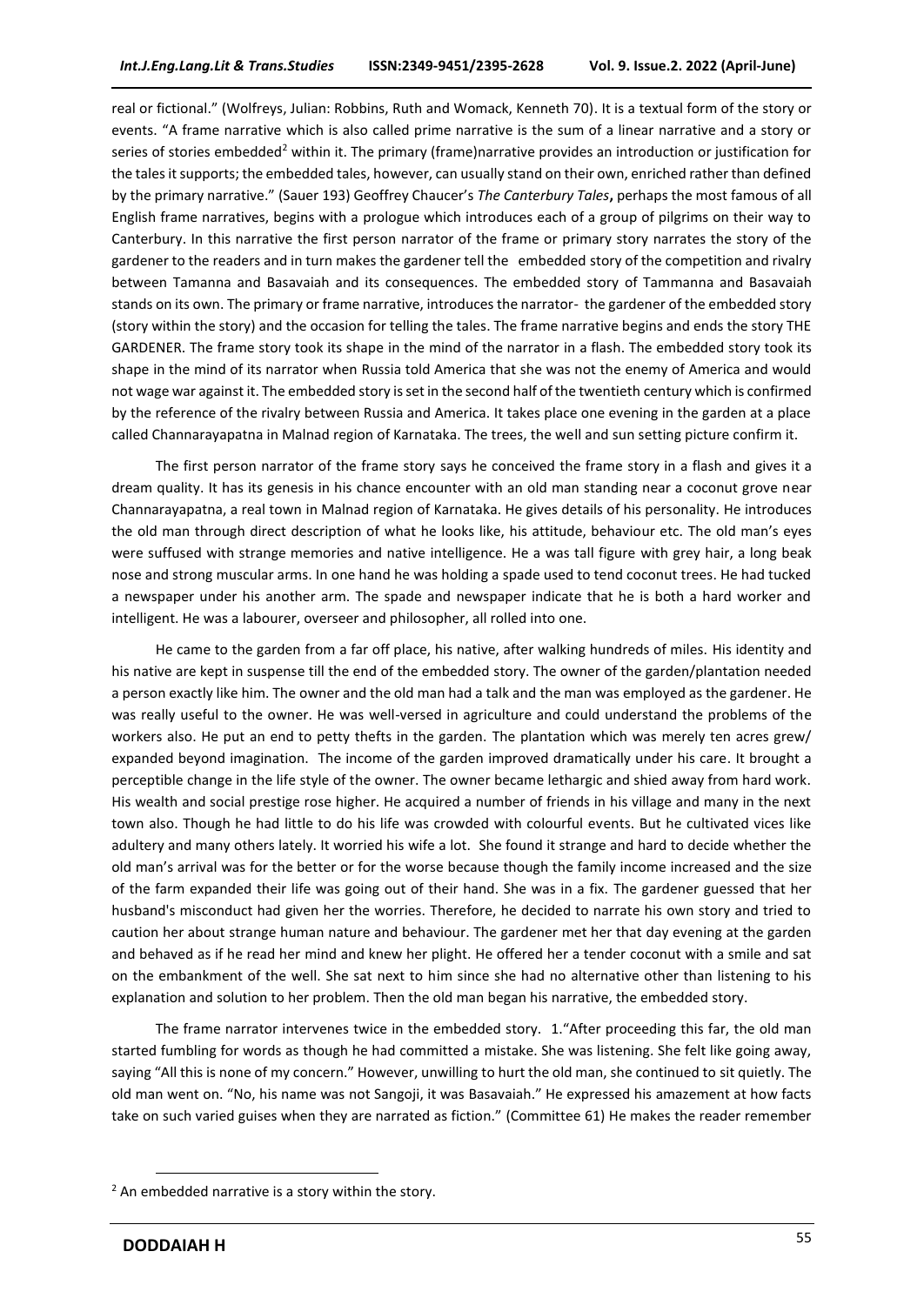that they are listening to embedded story the gardener is telling to the wife of the owner and she is somewhat uncomfortable. Besides, he makes readers believe that the story that he narrates is fact, not fiction.

2. He intervenes when the gardener finishes his story and begins his explanation on the strange human nature. "That's when I realized how strange human nature could be." The old man began his explanation to the owner's wife." (Committee 62)

The frame narrator ends the story THE GARDENER with these words: "Forgive me. Unable to elaborate. I have told you whatever I felt, as it is. I had seen all this in a dream." (Committee 63) He begs pardon of the readers for not being able to elaborate the story further. He had started the story with the words: "Elaboration can only impoverish this account and make it less authentic." (Committee 59). His intention was to keep the story short and open for elaboration by the readers if they wished.

The frame narrative begins and ends the story with two interferences in the middle of the embedded story. In the begging the frame narrator says he conceived the embedded story in a flash. In the end he says he told whatever he felt as it is without modification and he had seen all that (embedded story) in a dream. But at the first interference he says the old man started fumbling for words as though he had committed a mistake. Besides, he says the old man expressed his amazement at how facts take on such varied guises when they are narrated as fiction. It means the story the gardener tells is fact, not fiction. But, he says he conceived it in a flash, and had seen it in dream, meaning it is not fact but fiction. So, he mingles both fact and fiction in the story. Further he says the elaboration impoverishes and makes it less authentic. He leaves space for the imagination of the readers. Commenting on the ending of the story H S Ragavendra Rao says "Such endings ….make it possible for stories to expand in many ways in reader's mind. They are open ended and invite the reader along to do some creative thinking." (Rao 16) The frame story encourages the reader to distinguish the narrator from the author P Lankesh.

The embedded story is narrated to the wife of the owner by the old man turned gardener. It begins as a third person objective narrative but ends with first person subjective narrative. It is the story of healthy competition turned into rivalry between Thammanna and Basavaiah. The rivalry between them keeps moving from the visible domain to the invisible resulting in revenge and loss of relationships.

In a far-off place a man called Thammanna lived happily. He had everything a man needs to lead a comfortable life. He had ten acres of wet land, a comfortable house and servants to do his bidding. But the most important among all his possessions was his rival Sangoji. He felt rivalry offers new possibilities of life for him. It was his strange and unique approach to life. He fumbled for words as if he had committed a mistake while narrating the story. The landlady felt uncomfortable and was unwilling to listen to his story as it was in no way connected to her problem but remained there unwilling to hurt the old man. He corrected himself that Thamanna's rival's name was not Sangoji, but Basavaiah and again said that they should assume his name was Basavaiah. First, he confirms his name as real one and immediately changes it to be a fake name. So, there is a shift from fiction to fact and to fiction again.

Basavaiah was Thamanna's rival in all respects. If Thamanna bought a piece of land adjacent to his land Basavaiah followed suit. If Thamanna had ten friends Basavaiah acquired fifteen admirers. All this healthy competition gradually rose to such a pitch that there was no land left in the village for them to buy. All land of the village belonged to either Thamanna or Basavaiah. Thamanna had thousand acres of land whereas Basavaiah had only eight hundred acres. Basavaiah could not tolerate it, so he sent word to Thamanna asking him to sell two hundred acres of land to him which Thamanna refused. Instead, Thamanna was prepared to buy all the land belonging to Basavaiah. It made Basavaiah go mad with rage and with the help of his supporters he forcefully acquired two hundred acres of land of Thamanna and fenced it. Thamanna could not tolerate it. The fight between two had sucked in all their supporters. The individual fight turned a fight between two groups.

Thamanna's supporters advised him three means to get his acquired land back: to go to the court of law, take help of police or attack Basavaiah. Such a war had become virtually inevitable but Thamanna, who was strange and unique in his approach, was in search of a method that could annihilate Basavaiah completely. So,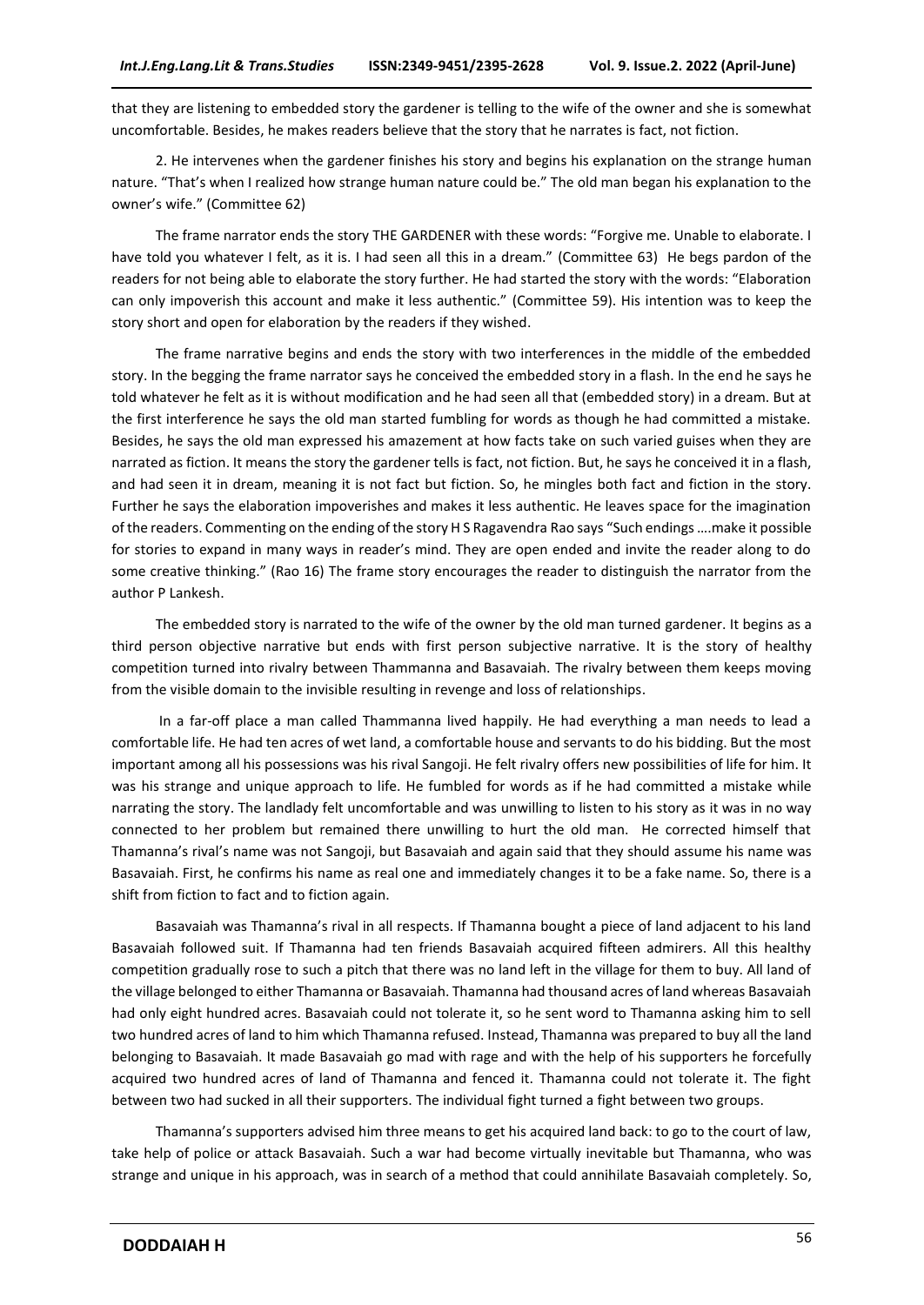he decided to annihilate him in such a way that he could never counteract. He conceived that method. First he started composing all his experiences in the form of ballads and singing them. Basavaiah had no answer to that. He also tried to sing but could not. He performed his farming more diligently but it was not an answer to Thamanna. Thamanna got name and fame all around. His songs started making a mention of Basavaiah's cruelty and meanness gradually. Scholars of folklore, and critics started admiring, analyzing and translating his songs and even they earned their share of fame. Basavaiah became helpless and was enraged further. He encroached more and more land of Thamanna but he took no note of it. He lived for art and was felicitated as the best poet of his time. So the rivalry between the two moved away from things that were visible towards an invisible, abstract domain.

Basavaiah shrunk in humiliation. He tried to excel in his life with all kinds of material wealth. He got a palatial building, appointed many to admire him, bedecked himself with gold, diamonds and precious stones. But his house looked dull and empty without the books of Thamanna as visitors told him. Hence he started inviting scholars, musicians and poets to his home to invest it with meaning but could not.

The desperate Basavaiah learnt that Thamanna was ill. He felt happy that he excelled Thamanna in health as health was his wealth. Thamanna's disease was Basavaiah's health and wealth. Finally, he consoled himself that he had at least surpassed Tammanna in having good health.

By then, Thamanna had thought of yet another method of punishing Basavaiah. That was death. At physical or body level Basavaiah would give him tough competition. So Thammanna decided to renounce his body, separate his body from his songs to annihilate Basavaiah completely. Thamanna started explaining the landlady how strange human nature could be to do so.

The story teller- gardener turned an interpreter of the nature of such human beings. First he talks about the human nature in general, next about his own nature, the nature of the nations and at last the nature of the landlord. He says: "Man needs wealth, education, art and many more things. And yet he lives for some kind of unbearable vengefulness. Without it, there would be no reason for his existence". (Committee 63). He says the story he told was not the real story but the one he heard elsewhere. Even he might have read it in the newspaper as he subscribed to a daily. Further he says he conceived the story all of a sudden when Russia told America: Ï am not your enemy. I shall not wage a war against you." (Committee 63). He is not very much sure about the source of the story. It seems to be a fact once and fiction at the other. He interprets the enmity between Russia and America. America, the sworn enemy of Russia, is there only to fight with and annihilate Russia. It/she felt boredom and agony when Russia all of a sudden withdrew from the fight and declared that she was no more the enemy of America. There was no point for America for being as a nation. Russia is her very important possession and America's prestige or identity remains just because of its hatred for Russia. If not, it loses it. He further says a nation can withstand such strains but a man can't live without a rival. He means hatred of man is much greater than that of a nation.

Then, Thamanna talks about himself and his identity. He is just an old man, gardener and the servant of the landlady. He is also a person who reads a newspaper daily and looks after the garden properly. But after a particular age, he or any man for that matter, loses his name. In course of time, his age becomes important and his name vanishes into thin air. He further says he suffered the similar fate of America. He says: "I thought my death alone could destroy Basavaiah. I gave up everything and started off. A few days after I left, Basavaiah passed away. He had no more reason to live." (Committee 63). The gardener thought that his death was the only way to avenge and destroy Basavaiah. For that reason, he gave up his land, name and fame and even his village. He came to a distant land, reduced himself to a gardener losing his identity of a rich man and popular singer. He made Basavaiah believe that Thamanna was no more. He killed himself metaphorically and deceived Basavaiah. A few days after his departure from his village Basavaiah passed away having no reason to live. Even Basavaiah had lived for some revenge. The gardener gave his true identity as Thamanna which he had concealed so far. The third person narrator turned the first person narrator narrating his own tale. Thamanna found no use of his ballads and songs and forgot all of them after the death of Basavaiah, because he had composed and sang them as a device to annihilate his enemy Basavaiah. That purpose was served and so he gave them up. Thamanna,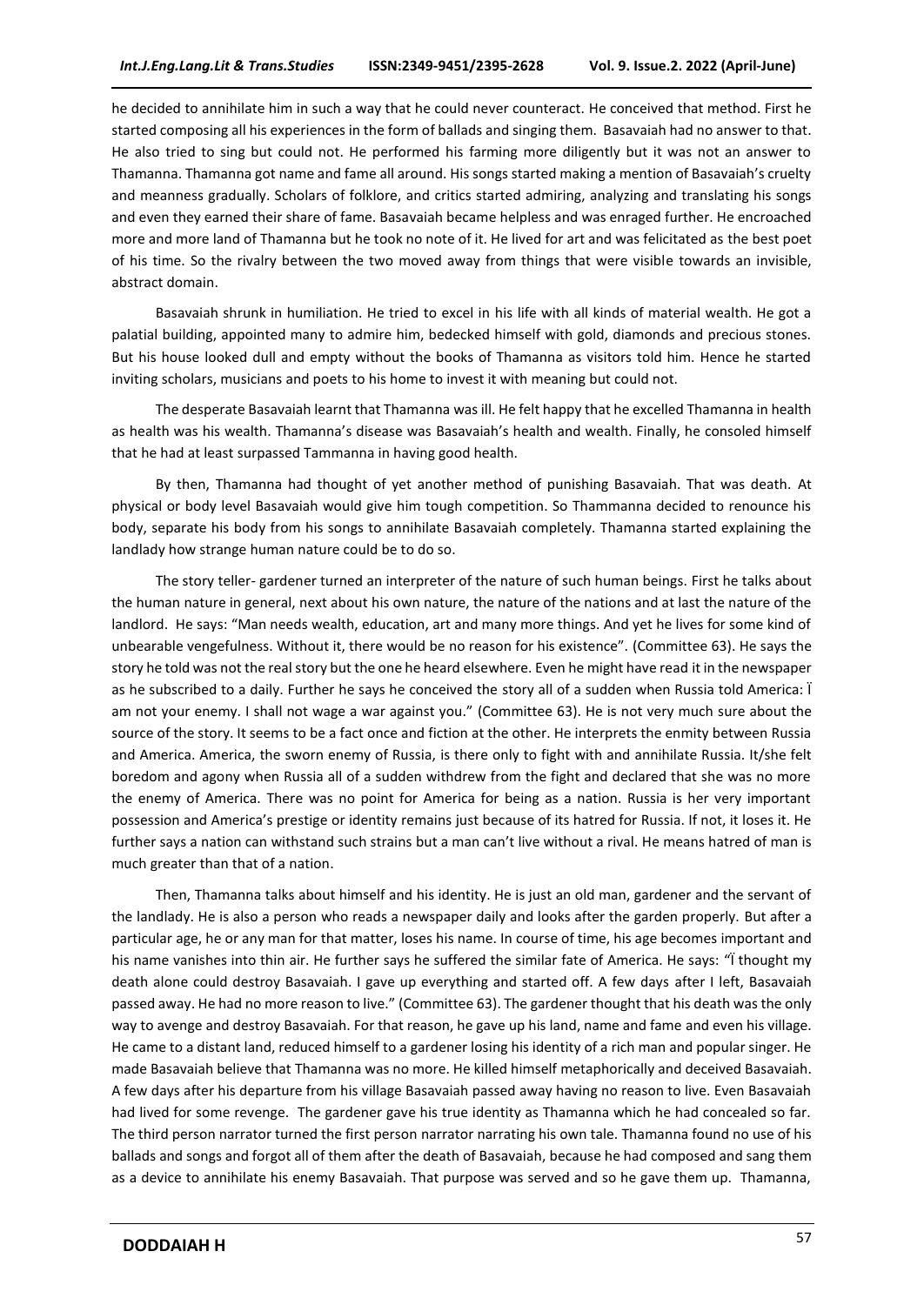who was very popular, reduced himself to a non-entity in order to annihilate and avenge his enemy. He avenged at the cost of his own fame. Thamanna was terribly disturbed because he did not know what to do, as the very purpose of his life had been defeated. So, he felt that in the process of taking revenge against his rival, he has avenged himself. He reasons that man who aspires for wealth, education, art, fame and many other things at his prime days also lives for some kind of unbearable vengefulness at the cost of his own wealth, name and fame he achieved. That made him realise that human nature was very strange.

He turned to the issue of his landlord with all these evidences and said that he was flourishing as a rich man then and not amenable to any advice. He is also a human being, like Thamanna and Basavaiah, who lives for name and fame and other things. He concludes his explanation that "Man is so complicated that till the day of his death, he goes on living for some revenge or the other, confronting one challenge or the other." (Committee 63). But at the end everybody turns into a non-entity. He almost begged the pardon of the landlady for not being able to give solution to her problem. He just asked her to assume that he did not talk to her at all or think all that happened in her dream. Thamanna, a great manipulator turned reflective at the later part of the story. He forgot all his songs and ballads. He becomes non-entity. He says that after a particular age, man loses his name because his age becomes important and his name vanishes into thin air. He says that man is so complicated that till the day of his death, he goes on living for some revenge or the other, confronting one challenge or the other. He gave up his role of story teller, interpreter and philosopher of life and turned into the gardener. He was as the frame narrator had described him. He paid his attention to the labourers who started going home. He also went to pay a visit to the young child of Lokya who paints well and is bedridden with fever. He is a dedicated worker who cares for the plight of workers, women and children though he knows that human nature is very strange and unpredictable and unamenable. He left the land lady in confusion that whether she really listened or not to the gardener or was it a dream. He left her in a dilemma that her husband might meet the similar fate as Basavaiah or Thamanna did. He foreshadows the fate of the landlord. Thamanna is a homodiegetic narrator, "a narrator who has participated (more or less centrally) in the circumstances and events about which he …. tells a story." (Herman 187). Thamanna, who is a character-narrator, "narrates the events entirely through his perspective, and the narration is therefore subjective". (Nayar 74). His narration is full of his passions of revenge and dislikes for Basavaiah. His narration cannot be taken reliable as it compels the readers to read between the lines. Once he says the name of the enemy was Sangoji and then corrects it as Basavaiah. Again he says let us assume his name was Basavaiah. He narrates the embedded story as a third person narrator concealing his identity in the begging but at the end identifies himself as Thamanna. He begins his story as if he knows the solution for the problem of the landlady but ends it without a solution. His prediction of the landlord's future is also unreliable. Once he says the genesis of his story is the newspaper he reads regularly, again he says he conceived it when Russia declared that it was no longer the enemy of America, and yet again he says he saw it in a dream. So, his narration is full of inconsistencies. He is an unreliable narrator. It seems the author deliberately made it so to make the story seem both fact and fiction.

At first the narrator of the frame story meets an old man and narrates about the old man turned the gardener. When the owner's wife becomes apprehensive the gardener later turned Tammanna narrates a story about himself and Basavaiah bringing to light many facets of human personality. He goes on unveiling the mystery of human relationships like taking vengeance, manipulation, living with supporters, grabbing forcibly, imitating without any gain, undergoing humiliation etc. So multiple issues are narrated. Towards the end, Tammanna becomes reflective and tells the end of enmity or rivalry between himself and Basavaiah.

#### **Conclusion**

The frame story is shorter and the embedded story is longer than it. The main character of the frame story, the old man, later turned out to be Thamanna, is the narrator of the embedded story and a part of it. He begins his narration as an outsider but towards the end identifies himself with the main character of the embedded story. He links both the stories being a part of both. Even the narrator of the frame story intervenes twice in the embedded story's narration and makes comments. The embedded story is a part of the frame story the frame narrator conceived in a flash. The frame story begins and ends the story The Gardener. The frame story is narrated to the readers whereas the embedded to the landlady. Both the stories were conceived by the